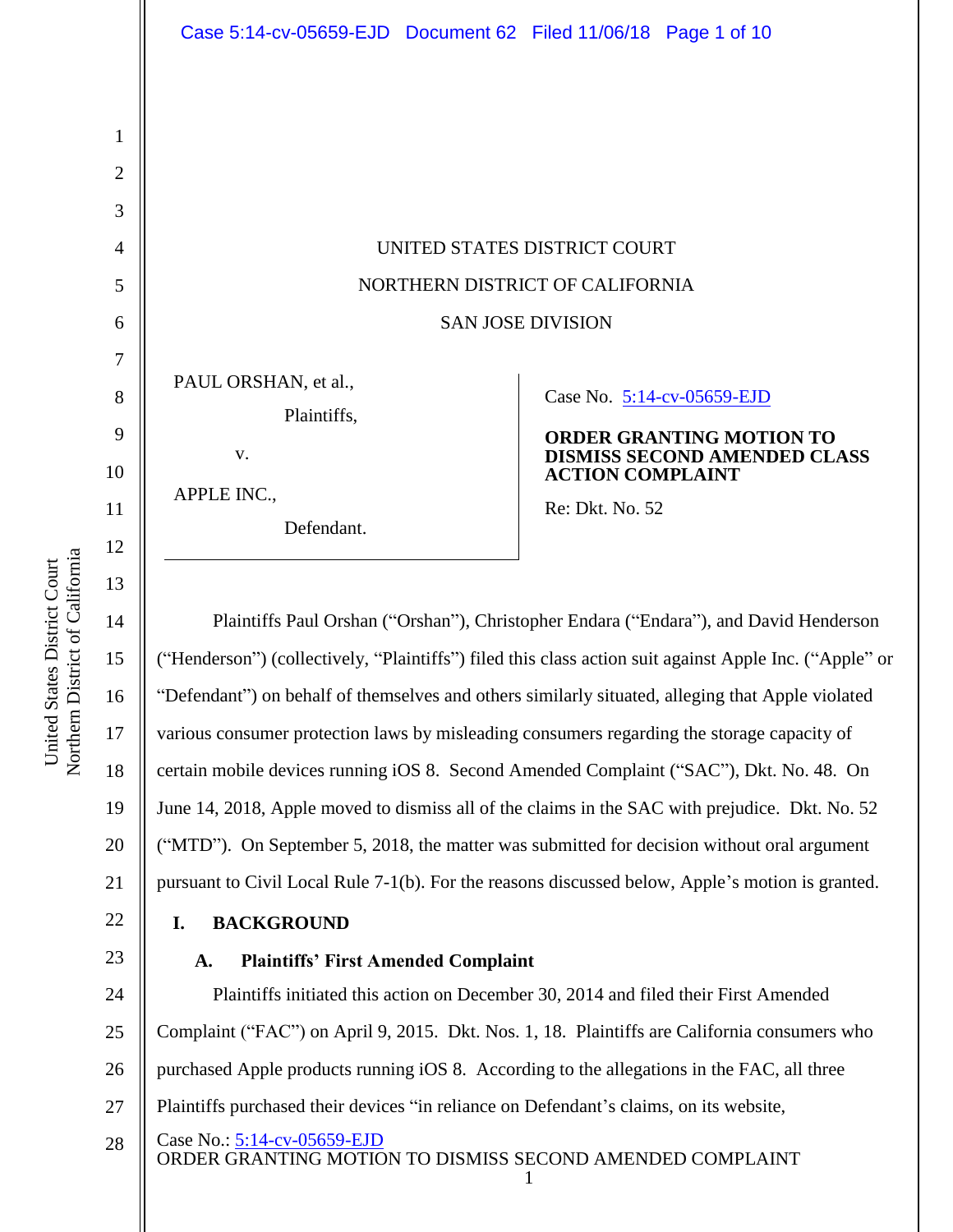# Case 5:14-cv-05659-EJD Document 62 Filed 11/06/18 Page 2 of 10

1

2

3

4

5

6

7

8

9

14

15

United States District Court Northern District of California

Northern District of California United States District Court

16

advertisements, product packaging, and other promotional materials, that the devices came with 16 GB of storage space" and they "expected that capacity would be available for [their] personal use." *Id*. ¶¶ 18, 20, 23. Contrary to these expectations, anywhere from 18.1%-23.1% of this capacity (2.9-3.7 GB) was used by iOS 8 and not available to Plaintiffs for personal storage. *Id*. ¶¶ 28-30. Plaintiffs alleged that had they known this, they "would not have upgraded to iOS 8," "would not have purchased the 16 GB of storage capacity or would not have been willing to pay the same price for it." *Id*. ¶¶ 18, 20, 23.

Plaintiffs also alleged that in addition to not meeting consumer expectations, Apple "exploits the discrepancy between represented and available capacity for its own gain by offering to sell, and by selling, cloud storage capacity" through its iCloud service. *Id*. ¶ 36. The FAC stated that Apple charges anywhere from \$0.99 to \$29.99 per month for iCloud subscriptions, and Apple does not permit its users to use cloud storage services from other vendors. *Id*.

Plaintiffs' FAC asserted the following causes of action: (1) violation of California's Unfair Competition Law ("UCL"), Cal. Bus. & Prof. Code § 17200 et seq.; (2) violation of the False Advertising Law ("FAL"), Cal. Bus. & Prof. Code § 17500 et seq.; and (3) violation of the Consumers Legal Remedies Act ("CLRA"), Cal. Civ. Code § 1750 et seq. SAC ¶¶ 50-76

### 17

# **B. The Court's Dismissal Order**

Case No.: [5:14-cv-05659-EJD](https://ecf.cand.uscourts.gov/cgi-bin/DktRpt.pl?283393) ORDER GRANTING MOTION TO DISMISS SECOND AMENDED COMPLAINT 18 19 20 21 22 23 24 25 26 27 28 Apple filed a motion to dismiss on May 15, 2015. Dkt. No. 24. On March 27, 2018, this court issued an Order Granting Motion to Dismiss First Amended Class Action Complaint. Dkt. No. 47. The court found that Plaintiffs' FAC appeared to allege two related but slightly different theories of deception underlying the alleged violations of the three consumer protection statutes. First, Plaintiffs alleged that "Apple specifically represented that the devices [purchased by Plaintiffs] had 16 GB of storage capacity" and that, based on this representation, Plaintiffs "expected that capacity would be available for personal use." FAC  $\P$  18, 20, 23. This theory assumed that consumers expected that 100% of the storage capacity (i.e., 8 GB or 16 GB) of their devices would be available for personal use. Second, Plaintiffs alleged that Apple "did not adequately disclose . . . the additional and substantial storage capacity that would be consumed by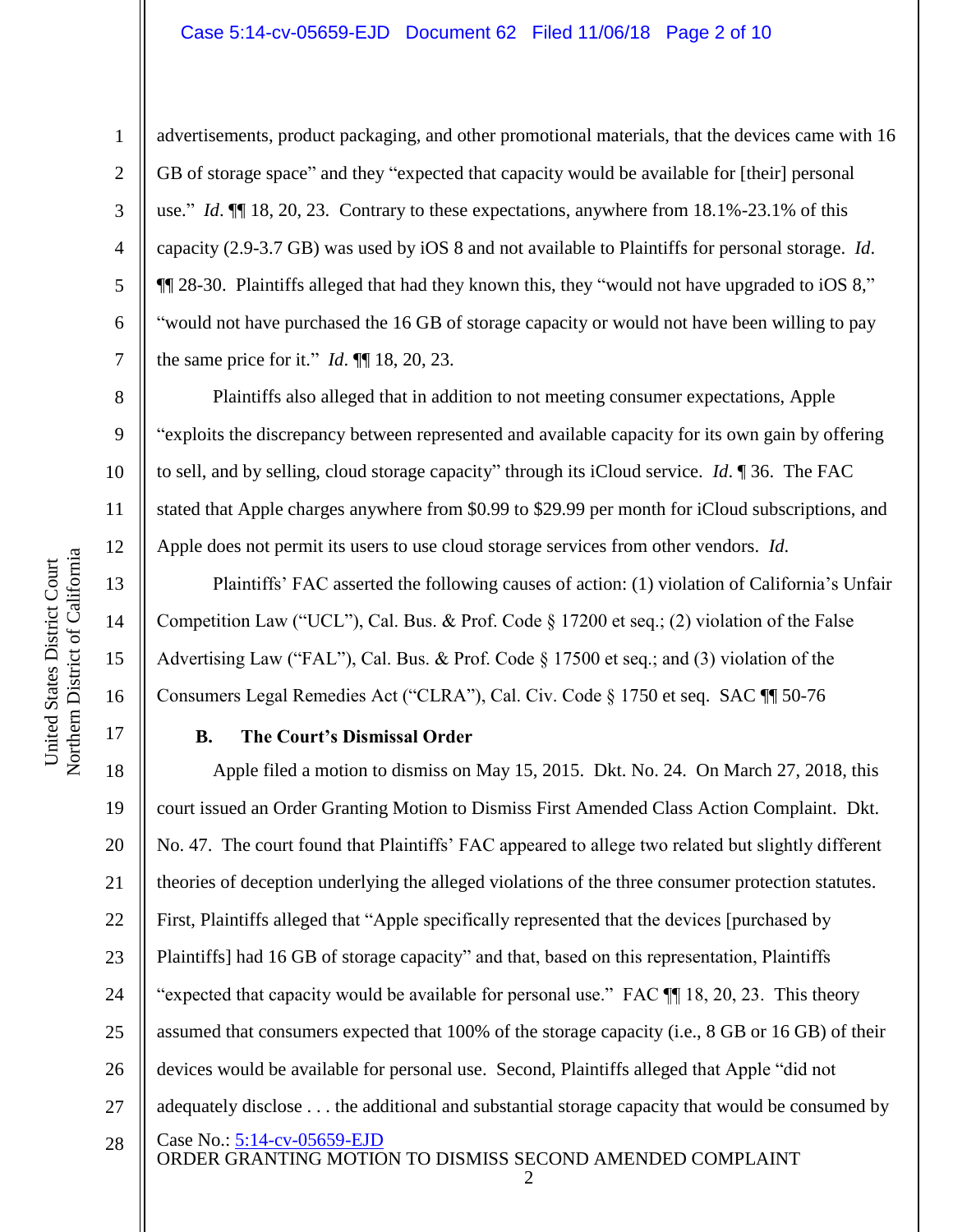[iOS 8]" and that, because of this, Plaintiffs did not expect iOS to consume such a "substantial" portion of their device's storage capacity. *See id*. This second theory assumed that consumers expected that iOS would not take up as much storage space as it did.

This court held that Plaintiffs' first theory of fraud failed as a matter of law because Apple's website, advertisements, product packaging, and promotional materials clarified that the "actual formatted capacity" of Apple's devices would be "less" than the full 16 GB. Dkt. No. 47, p. 8 (citing RJN Ex. P, available at https://www.apple.com/iphone/compare ("1GB = 1 billion bytes; actual formatted capacity less.") (emphasis added) and RJN Exs. Q, R (same)). Therefore, no reasonable consumer could have read these materials and concluded that an entire 16 GB would be available for personal use on a 16 GB Apple device. The court also held that amendment was futile as to Plaintiff's first theory of fraud.

As to the second theory of fraud, this court held that Plaintiffs' allegations were insufficient to satisfy Rule 9(b) of the Federal Rules of Civil Procedure. Plaintiffs generally alleged that Apple made "claims, on its website, advertisements, product packaging, and on their promotional materials, that the devices came equipped with 16 GB of storage space." FAC ¶¶ 18, 20, 23. Plaintiffs also claimed, with respect to Plaintiffs Orshan and Henderson, that Apple "did not adequately disclose in conjunction with upgrades to iOS 8 the additional and substantial storage capacity that would be consumed by the upgrade." FAC ¶¶ 18, 23. Neither Apple's alleged statements regarding 16 GB of storage space nor its alleged nondisclosure, however, supported Plaintiffs' mistaken expectations that iOS 8 would not consume as much storage capacity as it did. Therefore, the court granted Plaintiffs leave to amend the second theory of fraud.

23

# **C. Plaintiffs' Second Amended Complaint**

24 25 26 27 Plaintiffs filed the SAC on May 1, 2018. The SAC asserts the same UCL, FAL and CLRA claims based upon the same core allegation: that Apple represented on its website, advertisements, product packaging, and other promotional materials that Plaintiffs' devices came with 16 GB of storage space. SAC  $\P$  15, 18, 20, 23. Newly added to the SAC is that "[t] his is the

Case No.: [5:14-cv-05659-EJD](https://ecf.cand.uscourts.gov/cgi-bin/DktRpt.pl?283393) ORDER GRANTING MOTION TO DISMISS SECOND AMENDED COMPLAINT 28

3

1

2

3

4

5

6

7

8

9

10

11

12

13

14

15

16

17

18

19

20

21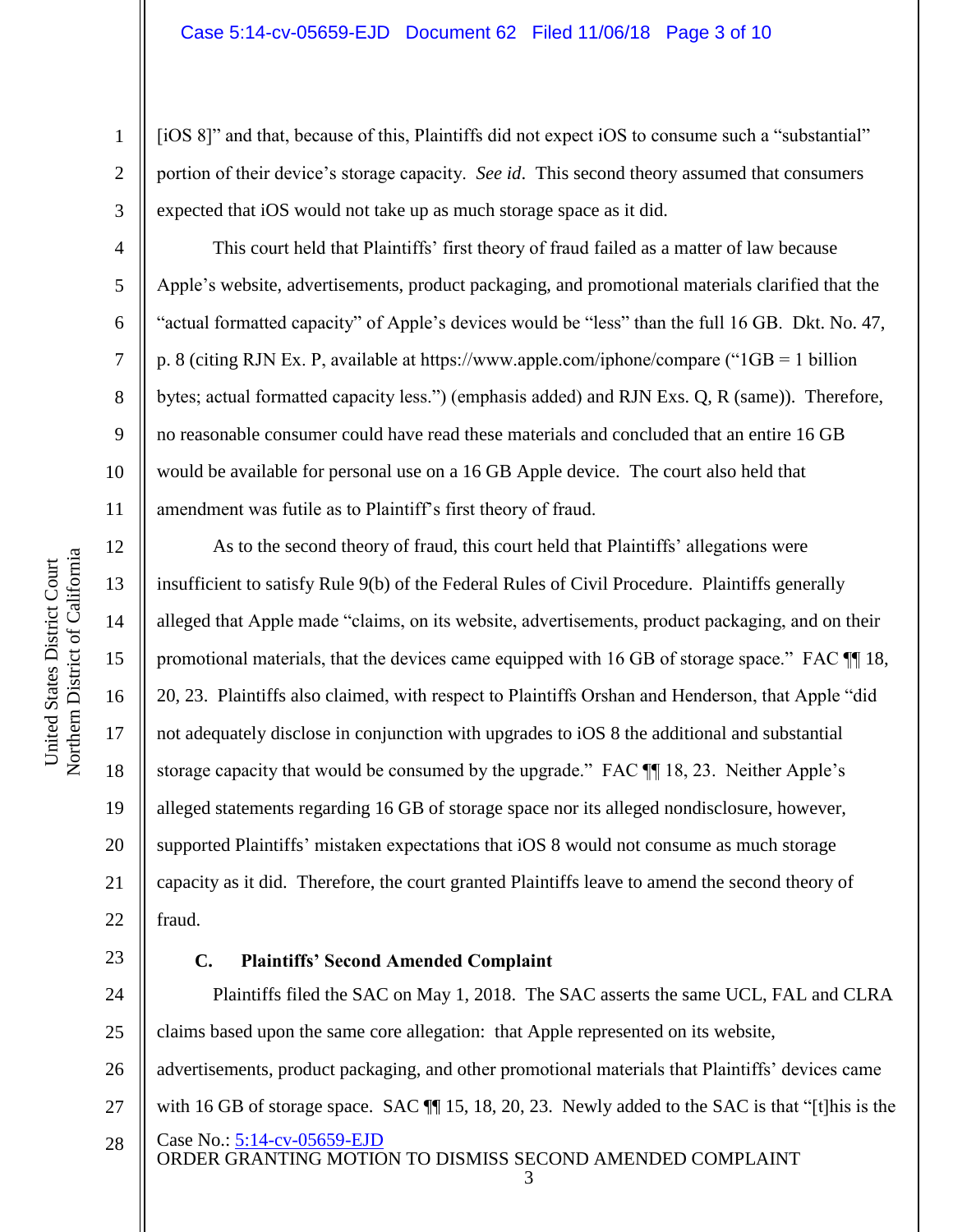### Case 5:14-cv-05659-EJD Document 62 Filed 11/06/18 Page 4 of 10

1

2

3

4

5

6

7

8

9

10

11

12

13

14

17

18

19

21

principle false representation made by Defendant and relied upon by Named Plaintiffs Orshan, Endara and Henderseon [sic]." *Id*.  $\P$  15.<sup>1</sup> Plaintiffs continue to allege that in reliance on the allegedly false representation, Plaintiffs expected that 16 GB would be available for personal use. *Id.* **[16** 18-23. Contrary to Plaintiffs' expectations, anywhere from 18.1%-21.3% of the 16 GB of storage capacity  $(\sim 2.9 - 3.4 \text{ GB})$  was used by iOS 8 and not available for Plaintiffs' personal use. *Id*.  $\P$  2, 11, 28-30. Plaintiffs also continue to allege Apple "did not adequately disclose in conjunction with upgrades to iOS 8 the additional and substantial storage capacity that would be consumed by the upgrade." *Id*. ¶¶ 18, 32. Plaintiffs estimate that iOS 8 uses between 600 MG and 1.3 GB more storage space than iOS 7, and that "no consumer could reasonably anticipate" this increase. *Id.* ¶ 32. Plaintiffs add to the SAC that Plaintiffs and consumers did not expect the iOS update to include unnecessary and unwanted applications that cannot be erased. *Id*. ¶ 18. Plaintiffs also reallege that Apple "exploits the discrepancy between represented and available capacity for its own gain by offering to sell, and by selling, cloud storage capacity to purchasers whose internal storage capacity is at or near exhaustion." *Id*. ¶ 36.

15

## **II. LEGAL STANDARDS**

16 20 22 Federal Rule of Civil Procedure 8(a) requires a plaintiff to plead each claim with sufficient specificity to "give the defendant fair notice of what the . . . claim is and the grounds upon which it rests." *Bell Atl. Corp. v. Twombly*, 550 U.S. 544, 555 (2007) (internal quotations omitted). A complaint which falls short of the Rule 8(a) standard may be dismissed if it fails to state a claim upon which relief can be granted. Fed. R. Civ. P. 12(b)(6). "Dismissal under Rule 12(b)(6) is appropriate only where the complaint lacks a cognizable legal theory or sufficient facts to support a cognizable legal theory." *Mendiondo v. Centinela Hosp. Med. Ctr*., 521 F.3d 1097, 1104 (9th Cir. 2008). Moreover, the factual allegations "must be enough to raise a right to relief above the

24

 $\overline{a}$ 

23

disclosed that the "actual formatted capacity [of these devices was] less" than 16 GB, no

<sup>25</sup> 26 <sup>1</sup> This newly added allegation is inconsequential because the court has already held that this fraud theory fails as a matter of law. *See* Dkt. No. 47, p. 8-9 ("given that a reasonable consumer would expect that an iPhone and iPad would at least devote some storage space to iOS, and Apple itself

<sup>27</sup> reasonable consumer would have expected that all of the advertised storage capacity would be available for personal use.").

Case No.: [5:14-cv-05659-EJD](https://ecf.cand.uscourts.gov/cgi-bin/DktRpt.pl?283393) ORDER GRANTING MOTION TO DISMISS SECOND AMENDED COMPLAINT 28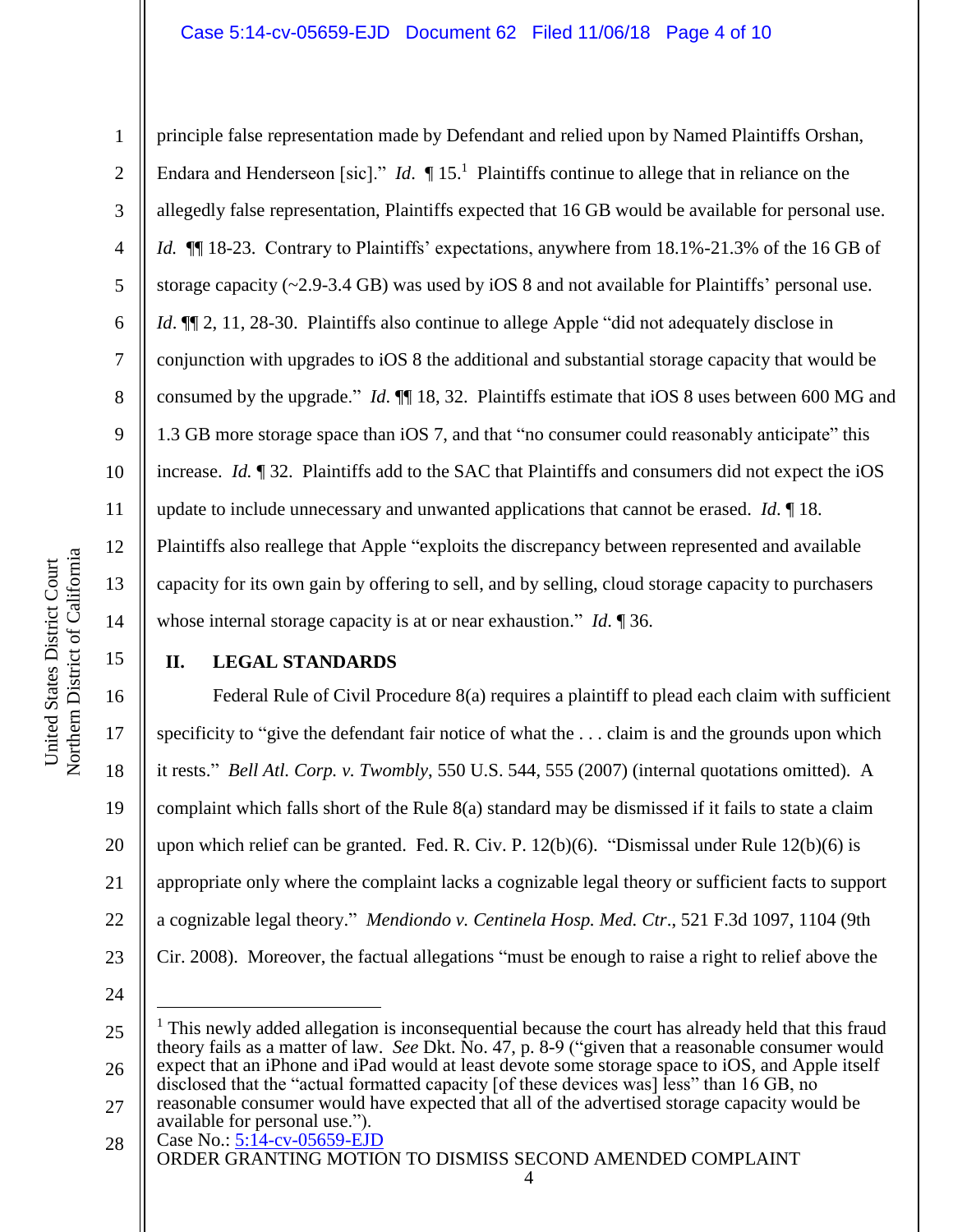#### Case 5:14-cv-05659-EJD Document 62 Filed 11/06/18 Page 5 of 10

4

5

6

7

8

9

1

speculative level" such that the claim "is plausible on its face." *Twombly*, 550 U.S. at 556-57.

When deciding whether to grant a motion to dismiss, the court generally "may not consider" any material beyond the pleadings." *Hal Roach Studios, Inc. v. Richard Feiner & Co*., 896 F.2d 1542, 1555 n.19 (9th Cir. 1990). The court must accept as true all "well-pleaded factual allegations." *Ashcroft v. Iqbal*, 556 U.S. 662, 678 (2009). The court must also construe the alleged facts in the light most favorable to the plaintiff. *Love v. United States*, 915 F.2d 1242, 1245 (9th Cir. 1998). "[M]aterial which is properly submitted as part of the complaint may be considered." *Twombly*, 550 U.S. at 555. But "courts are not bound to accept as true a legal conclusion couched as a factual allegation." *Id*.

10 11 12 13 14 15 16 17 18 19 20 21 22 23 24 Fraud-based claims such as Plaintiffs' claims are subject to heightened pleading requirements under Federal Rule of Civil Procedure 9(b). In that regard, a plaintiff alleging fraud "must state with particularity the circumstances constituting fraud." Fed. R. Civ. P. 9(b). The allegations must be "specific enough to give defendants notice of the particular misconduct which is alleged to constitute the fraud charged so that they can defend against the charge and not just deny that they have done anything wrong." *Semegen v. Weidner*, 780 F.2d 727, 731 (9th Cir. 1985). To that end, the allegations must contain "an account of the time, place, and specific content of the false representations as well as the identities of the parties to the misrepresentations." *Swartz v. KPMG LLP*, 476 F.3d 756, 764 (9th Cir. 2007). Averments of fraud must be accompanied by the "who, what, when, where, and how" of the misconduct charged. *Vess v. Ciba–Geigy Corp. USA*, 317 F.3d 1097, 1106 (9th Cir. 2003) (citation omitted). Additionally, "the plaintiff must plead facts explaining why the statement was false when it was made." *Smith v. Allstate Ins. Co*., 160 F. Supp. 2d 1150, 1152 (S.D. Cal. 2001) (citation omitted); *see also In re GlenFed, Inc. Sec. Litig*., 42 F.3d 1541, 1549 (9th Cir. 1994) (en banc) (superseded by statute on other grounds).

#### 25 **III. DISCUSSION**

26

#### **A. Request to Take Judicial Notice**

Case No.: [5:14-cv-05659-EJD](https://ecf.cand.uscourts.gov/cgi-bin/DktRpt.pl?283393) ORDER GRANTING MOTION TO DISMISS SECOND AMENDED COMPLAINT 27 28 As a preliminary matter, Apple requests that this court again take judicial notice of items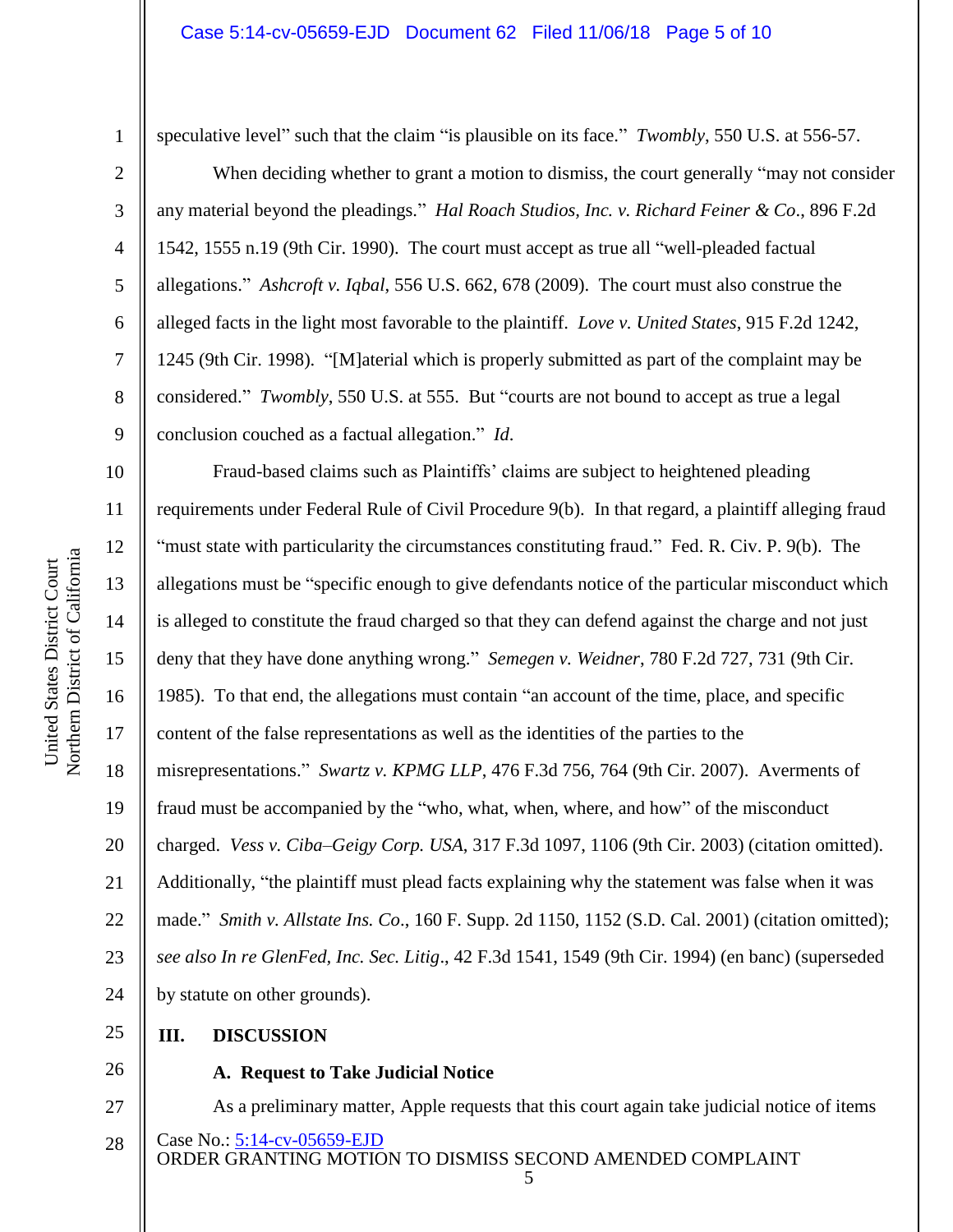12

13

1

the court took judicial notice of in ruling on the previous motion to dismiss. Plaintiffs do not oppose Apple's request. Dkt. No. 55, p. 6. Apple's request is granted for the reasons previously stated in the court's March 27, 2018 Order Granting Motion to Dismiss. The court will take judicial notice of the items, but will not accept the truth of the factual statements or opinions expressed therein. *Von Saher v. Norton Simon Museum of Art at Pasadena*, 592 F.3d 954, 960 (9th Cir. 2010) (explaining that the court may take judicial notice of publications to indicate what was in the public domain, but not whether the content of the publications is true).

**B. Failure to State a Claim**

As a result of the court's ruling on Apple's previous motion to dismiss, the only potentially viable theory of fraud remaining in this case depends on Plaintiffs' allegation that Apple deceived Plaintiffs into thinking that iOS 8 would not consume as much storage capacity as it did. Despite having been given leave to amend, the SAC still fails to allege facts to plausibly support this theory of fraud.

Case No.: [5:14-cv-05659-EJD](https://ecf.cand.uscourts.gov/cgi-bin/DktRpt.pl?283393) ORDER GRANTING MOTION TO DISMISS SECOND AMENDED COMPLAINT 6 14 15 16 17 18 19 20 21 22 23 24 25 26 27 28 The UCL prohibits "any unlawful, unfair or fraudulent business act or practice." Cal. Bus. & Prof. Code § 17200. The FAL makes it unlawful for a business to disseminate any statement "which is untrue or misleading, and which is known, or which by the exercise of reasonable care should be known, to be untrue or misleading" in connection with the sale of "real or personal property" or "services." *Id*. § 17500. The CLRA "provides a cause of action for 'unfair methods of competition and unfair or deceptive acts or practices' in consumer sales." *Berger v. Home Depot USA, Inc*., 741 F.3d 1061, 1069 (9th Cir. 2014) (quoting Cal. Civ. Code § 1770(a)). To state a plausible claim under any of these consumer protection statutes, a plaintiff "must allege that Defendant's representations are likely to deceive a reasonable consumer." *Red v. Kraft Foods, Inc*., No. CV 10-1028-GW (AGRx), 2012 U.S. Dist. LEXIS 164461, at \*6, 2012 WL 5502754 (C.D. Cal. Oct. 25, 2012) (citing *Williams v. Gerber Prods. Co*., 552 F.3d 934, 938 (9th Cir. 2008)). A true representation can mislead a reasonable consumer if it is actually misleading or has the capacity, likelihood or tendency to deceive or confuse members of the public. *Kasky v. Nike, Inc.*, 27 Cal. 4th 939, 951 (2002). "The term 'likely' indicates that deception must be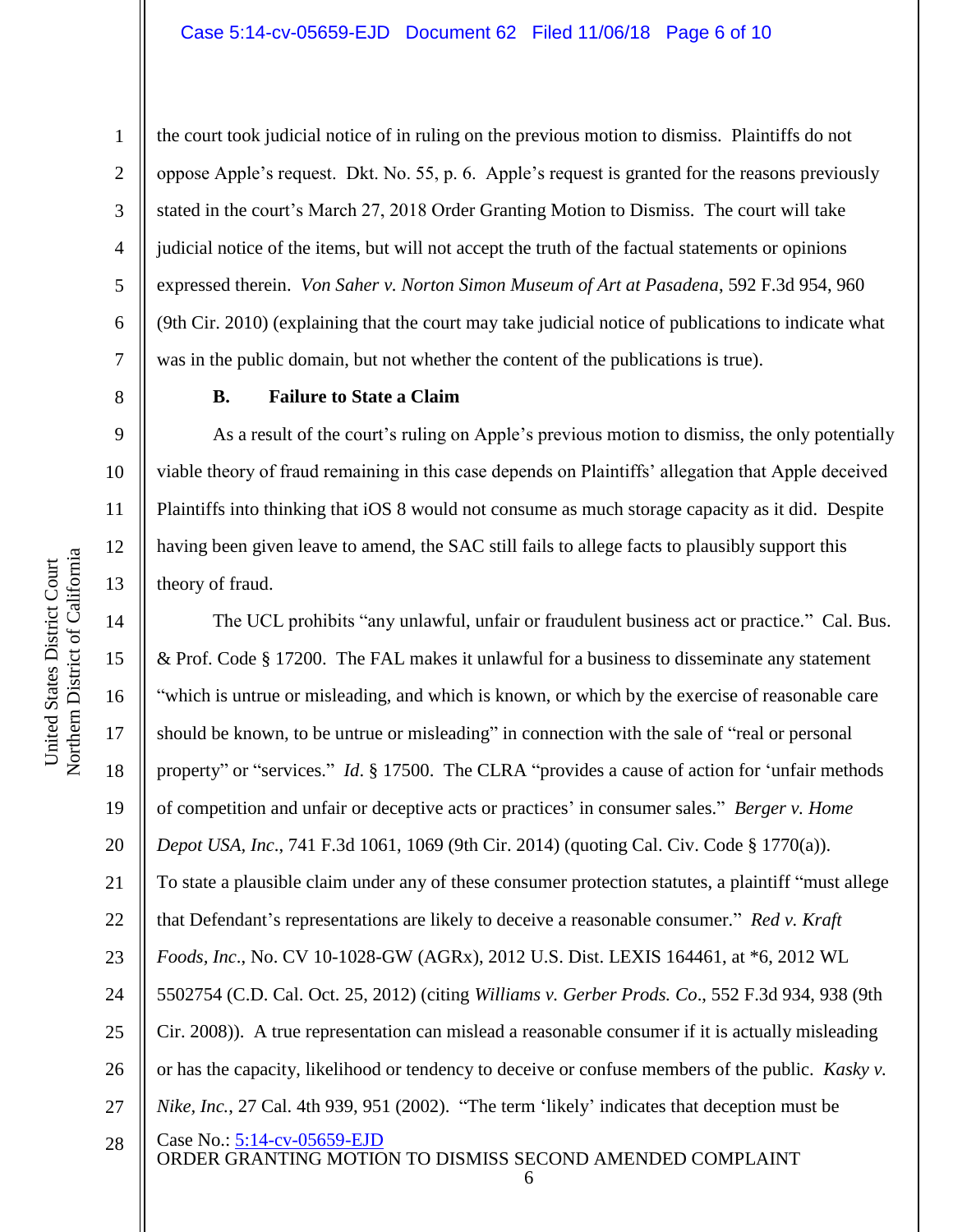probable, not just possible." *McKinniss v. Sunny Delight Bevs. Co*., No. CV 07-02034-RGK (JCx), 2007 U.S. Dist. LEXIS 96108, at \*7, WL (C.D. Cal. Sept. 4, 2007) (citing *Freeman v. Time, Inc.*, 68 F.3d 285, 289 (9th Cir. 1995)).

The question of whether a business practice is deceptive generally presents a question of fact not suited for resolution on a motion to dismiss. *See Williams*, 552 F.3d at 938. However, in certain instances, the court may be able to consider the viability of the alleged consumer law claims based on its review of the product packaging. *See Brockey v. Moore*, 107 Cal. App. 4th 86, 100, 131, 131 Cal. Rptr. 2d 746 (2003) ("the primary evidence in a false advertising case is the advertising itself"). Thus, where a court can conclude as a matter of law that members of the public are not likely to be deceived by the product packaging, dismissal is appropriate. *See, e.g.*, *Ebner v. Fresh, Inc.*, 838 F.3d 958, 965-66 (9th Cir. 2016) (affirming dismissal of claims that defendant deceived consumers about the amount of product in its lip balm because, among other things, an "accurate net weight label [wa]s affixed to every [] tube"); *Sugawara v. Pepsico, Inc*., No. 208CV01335-MCEJFM, 2009 WL 1439115, at \*3-4 (E.D. Cal. May 21, 2009) (finding that the packaging for Cap'n Crunch cereal and its use the term "Berries" was not misleading, as a matter of law); *Videtto v. Kellogg USA*, No. 2:08CV01324-MCEDAD, 2009 WL 1439086 at \*2 (E.D. Cal., May 21, 2009) (dismissing UCL, FAL and CLRA claims based on allegations that consumers were misled into believing that "Froot Loops" cereal contained "real, nutritious fruit").

Case No.: [5:14-cv-05659-EJD](https://ecf.cand.uscourts.gov/cgi-bin/DktRpt.pl?283393) ORDER GRANTING MOTION TO DISMISS SECOND AMENDED COMPLAINT 19 20 21 22 23 24 25 26 27 28 The SAC includes verbatim the allegations the court previously found were insufficient to state a plausible claim of fraud under any of the consumer protection statutes. Plaintiffs allege that Apple made claims, on its website, advertisements, product packaging, and on their promotional materials, that the devices came equipped with 16 GB of storage space. FAC ¶¶ 18, 20, 23; SAC ¶¶ 18, 20, 23. Plaintiffs Orshan and Henderson allege that they "upgraded to iOS 8 with the belief that the upgrade would not substantially inhibit [their] available storage capacity." FAC ¶¶ 18, 23; SAC ¶¶ 18, 23. For Plaintiff Endara who purchased a device running iOS 8, Plaintiffs allege that he did not know, and Apple did not adequately disclose, that the operating system and other preinstalled software consume a "substantial portion" of the represented storage capacity. FAC ¶ 20;

1

2

3

4

5

6

7

8

9

10

11

12

13

14

15

16

17

18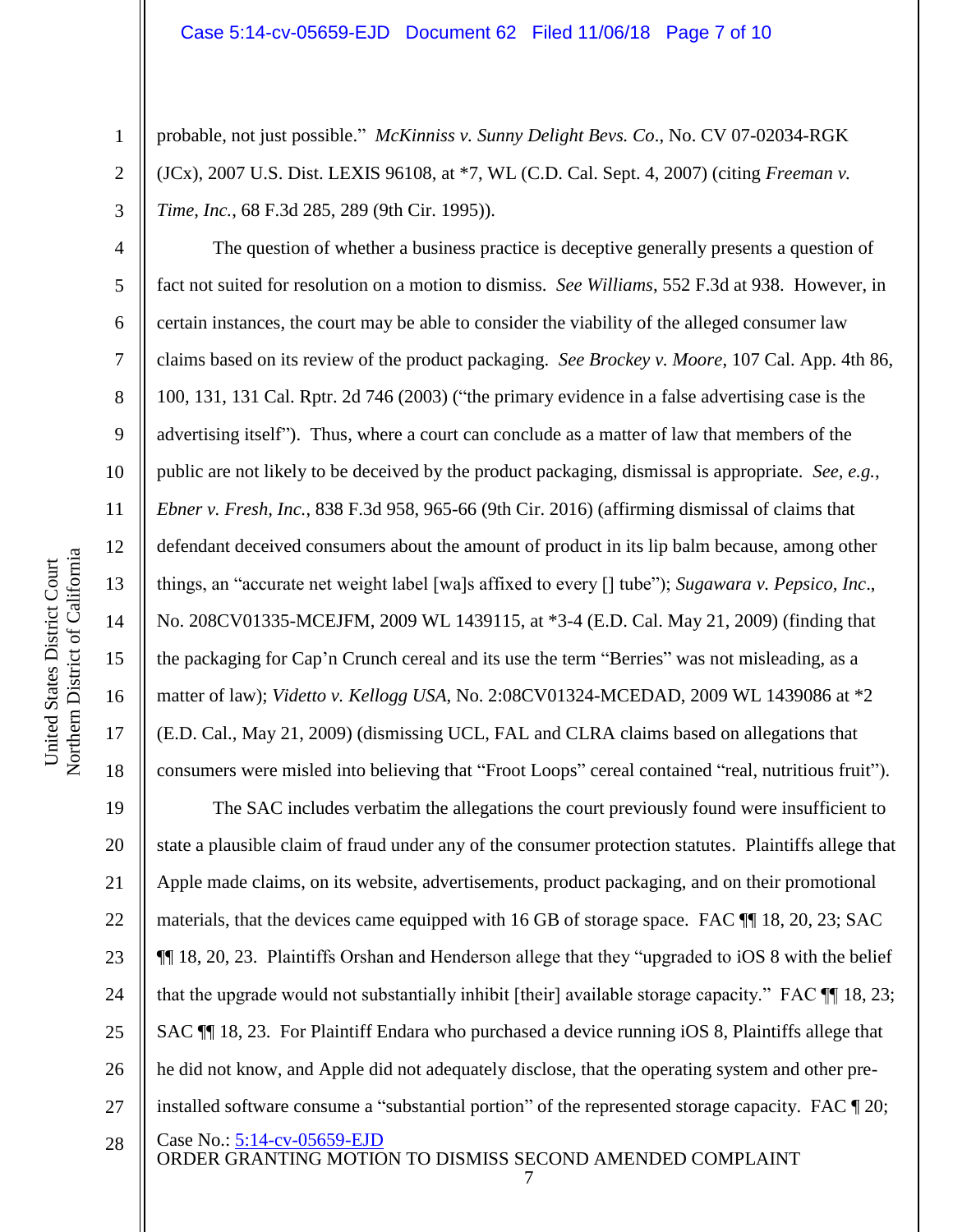1

2

3

4

5

6

7

8

9

10

11

12

13

14

15

16

17

18

19

20

SAC ¶ 20.

In ruling on Apple's motion to dismiss the FAC, this court already explained that these allegations do not allow Apple to pinpoint which of its representations (or materials containing omissions) gave rise to the alleged mistaken expectations which underlie Plaintiffs' theory of deception—i.e., that Apple deceived Plaintiffs into thinking that iOS 8 would not consume as much storage capacity as it did. Plaintiffs still fail to explain how much storage space they actually expected iOS 8 would use, the basis for this expectation, or how any of Apple's alleged misrepresentations or omissions created this expectation.

The newly added allegations in the SAC do not reveal anything more about Plaintiffs' mistaken expectations about iOS 8. For example, the SAC includes allegations regarding the new iPhone X and iPad 10.5. *See* SAC ¶¶ 1, 24. Plaintiffs point out that the iPhone X and iPad 10.5 have a higher "base memory" (64 GB) than earlier versions of these devices, while the size of their operating system (iOS 11) has decreased. The storage capacity of later versions of the iPhone and iPad and the size of iOS 11 could not possibly have affected Plaintiffs' expectations about iOS 8 at the time Plaintiffs bought or upgraded their devices.

Plaintiffs add allegations regarding the Apple Watch application as an example of a preinstalled application that consumers are "force[d] to retain" and are "unable to delete." *Id*. ¶¶ 2, 28. This application, however, was included in iOS 8.2, not iOS 8. *Id*. ¶ 2. Furthermore, Plaintiffs fail to explain how the inability to delete pre-installed applications shaped Plaintiffs' expectation about how much storage space iOS 8 would consume.

Case No.: [5:14-cv-05659-EJD](https://ecf.cand.uscourts.gov/cgi-bin/DktRpt.pl?283393) ORDER GRANTING MOTION TO DISMISS SECOND AMENDED COMPLAINT 8 21 22 23 24 25 26 27 28 Plaintiffs add allegations regarding Samsung and its disclaimer about storage capacity in the Galaxy S8 smartphone. *Id*. Samsung provides the following disclaimer language regarding the storage capacity of its Galaxy S8 smartphone: "User memory is less than the total memory due to the storage of the operating system and software used to operate the features. Actual user memory will vary depending on the operator and may change after software upgrades are performed." *Id*. Plaintiffs fail to explain, however, how Samsung's representations about storage capacity in the Galaxy S8 smartphone could have reasonably influenced Plaintiffs' expectations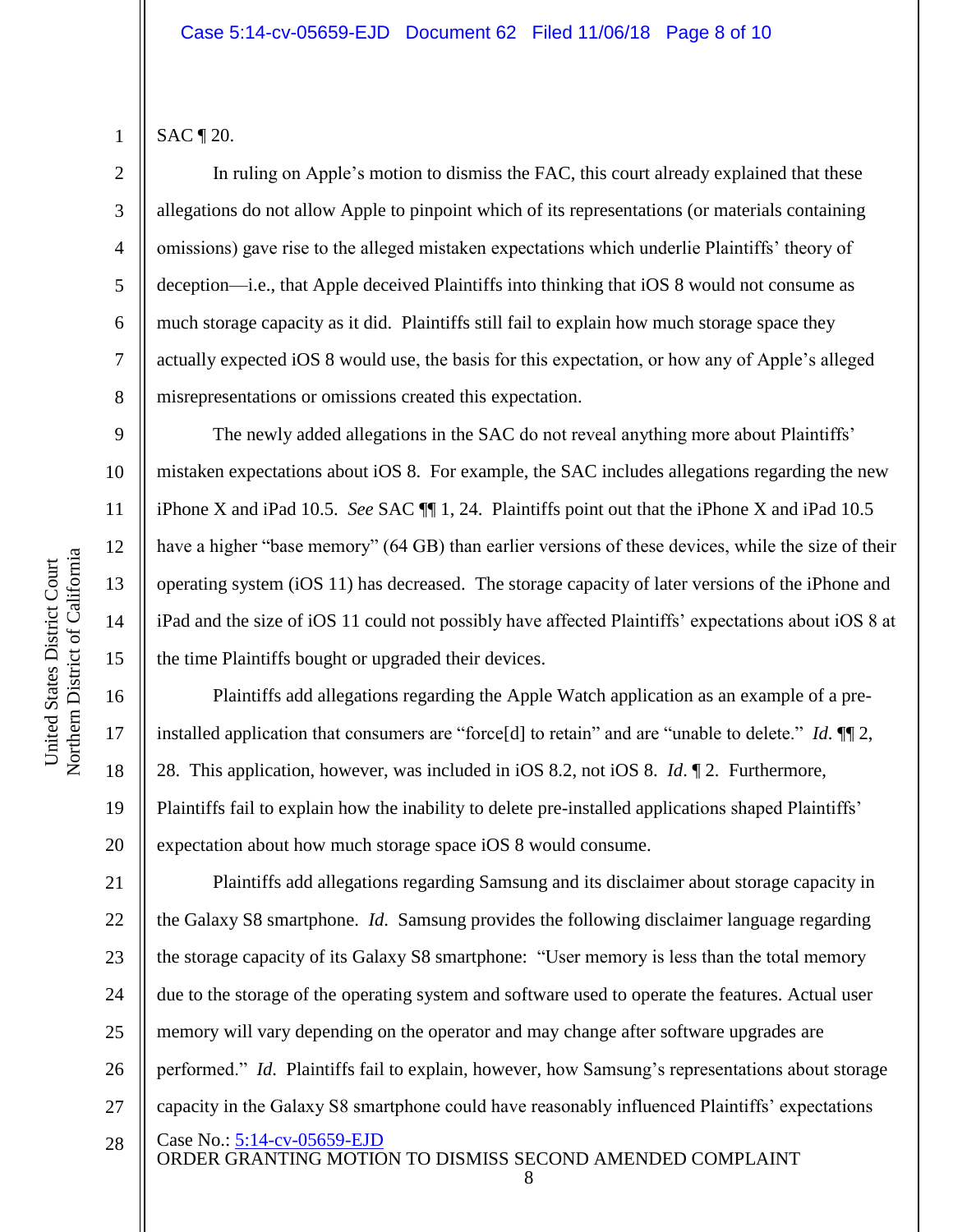about the storage capacity of their Apple devices at the time they purchased or upgraded the devices. Furthermore, Plaintiffs never claim to have seen or relied upon information about the Galaxy S8 smartphone.

Plaintiffs attempt to insert a new theory of fraud in the SAC, alleging that Apple's statement that "actual formatted capacity less" is misleading. *Id*. ¶ 27. Plaintiffs allege that this disclaimer was not sufficient to put Plaintiffs on notice of the difference between the 16 GB of space promised and the usable space received because the dictionary definition of "format" does not reference the operating system, "and it certainly does not mean the inclusion of software that cannot be erased or a partition of the available storage space beyond what is even required for the operating system." *Id*. According to Plaintiffs, the unnecessary applications that could not be deleted include: calculator, calendar, camera, clock, compass, contacts, FaceTime, game center, iTunes store, mail, maps, messages, music, newsstand, notes, passbook, photos, reminders, Safari, stocks videos, voice memos, and weather. *Id*.

None of these allegations salvage Plaintiffs' claims. Plaintiffs do not allege that they understood the term "formatted capacity" in the manner proposed above. And regardless of the dictionary definition of "format," no reasonable consumer could have read Apple's disclaimer and expected that all of the 16 GB would be available for personal use on their devices because the average consumer would know and expect that their Apple devices come pre-installed with an operating system and applications. Furthermore, no consumer could have read Apple's disclaimer and reasonably expected that iOS 8 would not consume a substantial amount of storage; the disclosure simply does not imply anything about the amount of storage iOS 8 would or would not consume. In sum, Plaintiffs have failed to plead facts that would make it plausible that they reasonably expected iOS 8 not to consume a substantial amount of storage. //

24 25 26 // //

27

//

Case No.: [5:14-cv-05659-EJD](https://ecf.cand.uscourts.gov/cgi-bin/DktRpt.pl?283393)

ORDER GRANTING MOTION TO DISMISS SECOND AMENDED COMPLAINT 28

9

1

2

3

4

5

6

7

8

9

10

11

12

13

14

15

16

17

18

19

20

21

22